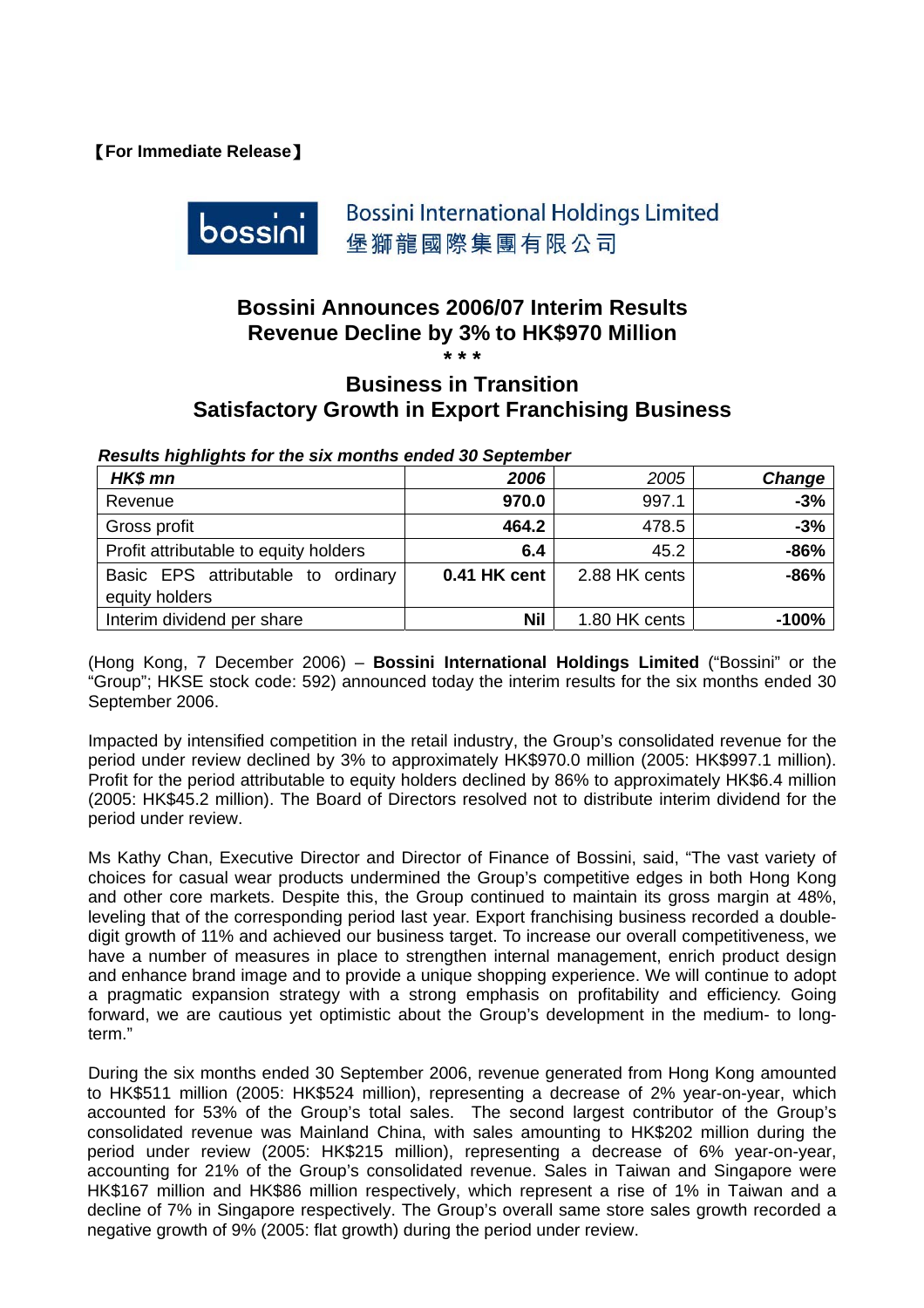The Group adopted a pragmatic approach in its network expansion and opened a total of 18 new outlets net, and the total number of the outlets worldwide reached 1,086 as at 30 September 2006. The total retail floor area of the Group increased by 7% year-on-year to 653,900 sq. ft. (2005: 613,800 sq. ft.) as at 30 September 2006.

The export franchising business grew 11% to HK\$158 million (2005: HK\$142 million) in the period under review. The Group opened 32 additional franchised outlets during the six months ended 30 September 2006, bringing the total number to 295 (2005: 232). The Group successfully commenced export franchising business in India during the period under review.

The Group has been receiving good market response to its branding and promotional initiatives. It will continue to ride on a successful formula to further enhance brand image and market awareness through a variety of marketing activities. On the product front, the Group plans to allocate more resources by adding experienced designers to design and maintain the existing "basic" and "easy to carry" styles with an appropriate but not excessive touch of fashion, so as to pave the way for broader and deeper penetration into the mass market. To further enrich its product portfolio, starting from the next fiscal year, the Group will increase the frequency of product launches from 8 collections to 12 collections per annum, to stimulate consumption desire with new product launch every month.

The Group has appointed an international renowned designer to spearhead a comprehensive brand revamp program which comprises an injection of a revolutionary shop décor concept to provide a brand-new shopping environment and experience for customers. An outlet in Mongkok will be expanded and re-constructed as a four-storey flagship store which is scheduled to be opened around the end of this fiscal year. The new concepts will be replicated subsequently and progressively in other regions to complement the new brand-building direction.

With cost effectiveness and operating efficiencies set as its priorities, the Group is investing HK\$23 million in international information technology systems to keep in pace with worldwide development. These include the implementations of a world-class financial management system and a warehouse management system, and an upgrade of the point-of-sales system that will enhance internal operations and workflow, inventory management, merchandise planning, logistics controls and forecasting. The Group will also shorten the production cycle by fostering closer collaboration with suppliers.

Looking ahead, the Group targets to open 20 outlets net in the second half of this fiscal year which include the addition of 3 retail outlets in Hong Kong, 25 franchised outlets for export business, 2 retail outlets in Singapore and 2 retail outlets in Malaysia, and the reduction of 1 retail outlet and 3 franchised outlets in Mainland China as well as 8 retail outlets in Taiwan.

Ms Chan concluded, "The Group plans to enter Korea and Syria in the next fiscal year. The export franchising business is expected to continue to be a stable earnings contributor in the years to come. Achieving sustainable growth for both top and bottom lines has always been our key objectives. We will try our utmost to implement proactive strategies to strengthen our product competitiveness and enhance our brand image."

*- End -*